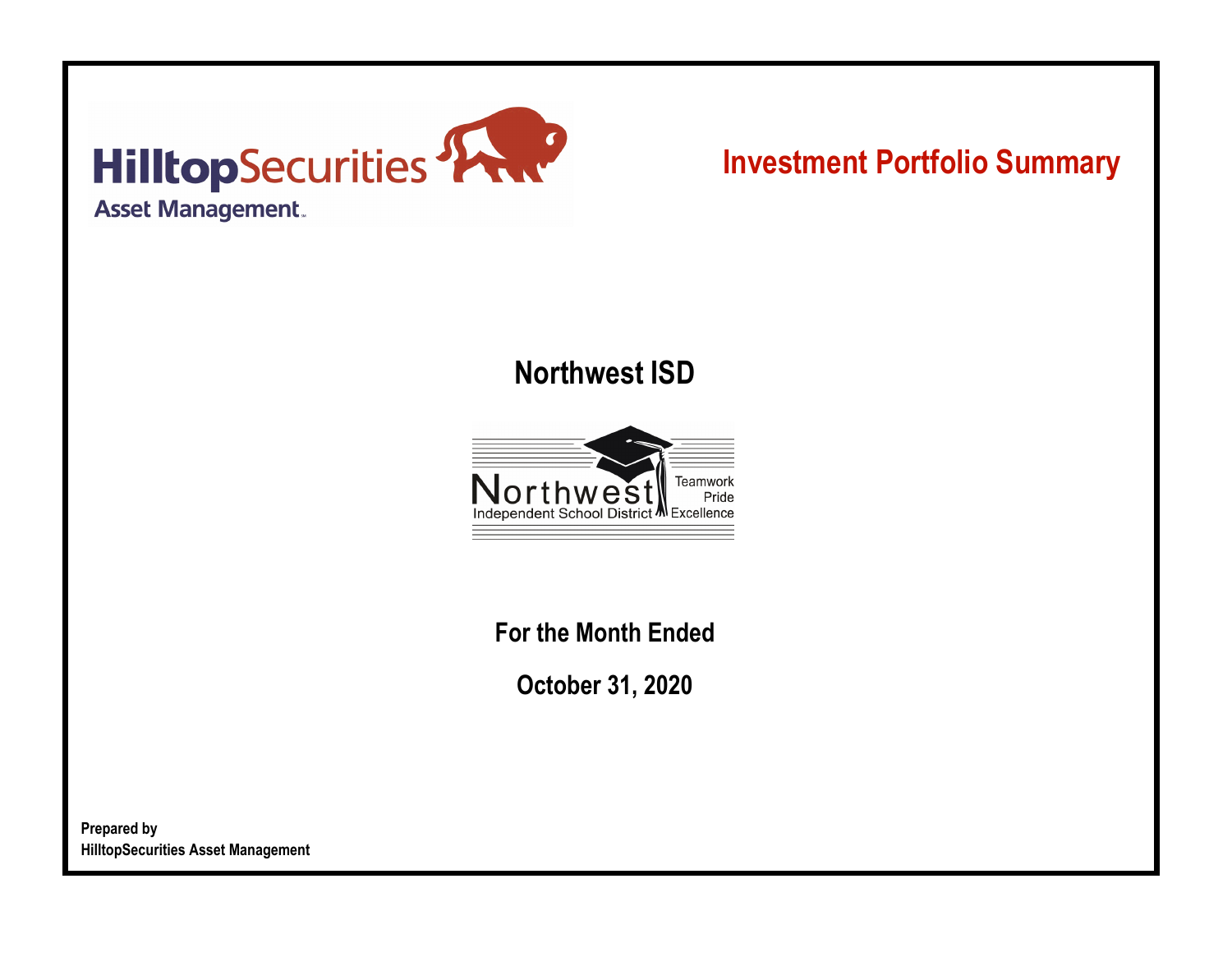

### **Report Name**

| <b>Certification Page</b>         |
|-----------------------------------|
| <b>Executive Summary</b>          |
| Benchmark Comparison              |
| Detail of Security Holdings       |
| Change in Value                   |
| Farned Income                     |
| <b>Investment Transactions</b>    |
| Amortization and Accretion        |
| Proiected Fixed Income Cash Flows |

## **Table of Contents / Market Recap**

#### **MARKET RECAP - OCTOBER 2020:**

The news cycle in October was dominated by politics: the presidential debates, election polling, the supreme court nominee, prospects for a "blue wave" democratic sweep and the debate over additional fiscal stimulus. While, economic data played second fiddle for most of the month, the data itself was impressive, showing remarkable resilience even as new cases of Covid-19 grew. The ISM manufacturing index fell a bit from 56 to 55.4 in September, but still signaled a healthy expansion. The ISM non-manufacturing, or service sector index, rose from 56.9 to 57.8 in September. This is encouraging as the service sector hasn't yet responded to stimulus to the same degree the goods sector has. The unemployment rate dropped from 8.4% to 7.9% in September while nonfarm payrolls expanded by +661k jobs with revisions to prior months tacking on another +145k. In the five-month period from May through September, the economy recovered 11.4 million jobs, roughly half of the 22 million jobs lost in April and May, and a sobering reminder of just how far we have to go. Initial jobless claims improved as the month progressed, falling to 751k for the week ending October 23rd. Retail sales advanced by a better-than-expected +1.9% in September, the fastest pace in three months. On a year-over-year basis, overall retail sales are now up a remarkable +7.1%, although some sectors have thrived (online sales +27%, building materials +23.4%, auto dealers +14.4%), while others continue to struggle (eating and drinking establishments -13.7%, clothing stores -12.0%). It should be noted that total outlays (which include services in addition to goods) are still below pre-pandemic levels. The headline consumer price index (CPI) rose +0.2% in September, following a +0.4% rise in August. It was the fourth straight month of increase after three months of spring declines. Nonetheless, inflation is not a serious concern at this stage. New home sales retreated slightly from their torrid pace, but existing home sales climbed to a 14-year high in September. Finally, the initial reading on third quarter gross domestic product revealed an eye-popping +33.1% seasonally-adjusted annualized growth rate, a sharp rebound from Q2's -31.4% plunge. Annualizing this data is somewhat problematic, the actual drop in Q2 was -9% relative to the same period a year ago while Q3's increase was +7.4%. Overall GDP is still down -3.5% for the year, so there remains ground to be made up. The economic rebound thus far, supported by significant federal spending, has been impressive. The question is, *can it continue without additional federal aid and in the face of surging Covid-19 cases?*

Bond yields drifted higher during October, particularly on the long end as the yield curve steepened. The two-year T-note rose from 0.13% to 0.15%, the three-year gained 4 basis points to 0.20%, the five-year was up 10 basis points to 0.38%, and the 10-year climbed nearly 20 basis points from 0.68% to 0.87% as bond investors priced in the idea of a "blue wave" and a large fiscal spending package. As November begins, all eyes turn to the election and its myriad of implications.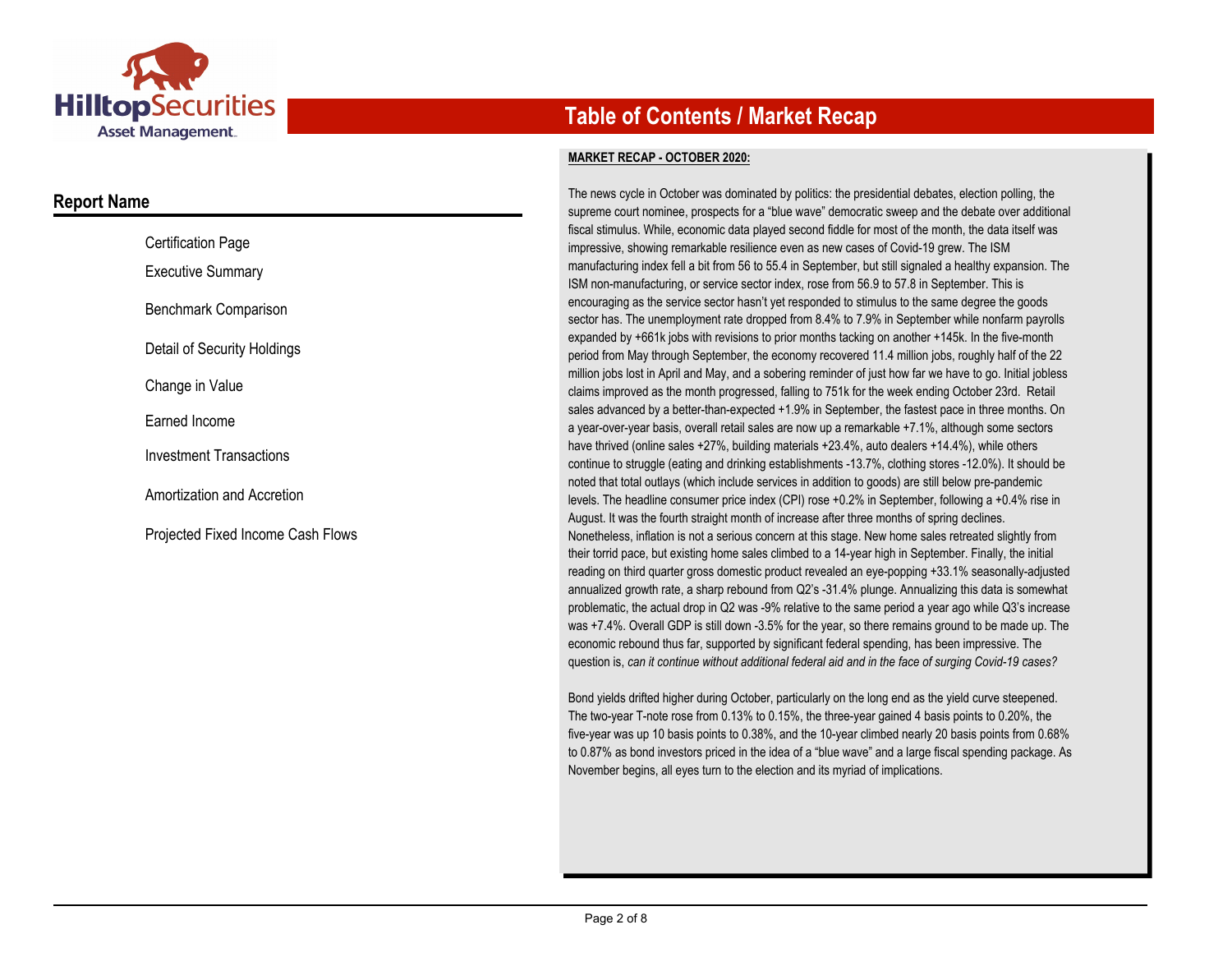

## **October 31, 2020 For the Month Ended**

This report is prepared for the **Northwest ISD** (the "Entity") in accordance with Chapter 2256 of the Texas Public Funds Investment Act ("PFIA"). Section 2256.023(a) of the PFIA states that: "Not less than quarterly, the investment officer shall prepare and submit to the governing body of the entity a written report of the investment transactions for all funds covered by this chapter for the preceding reporting period." This report is signed by the Entity's investment officers and includes the disclosures required in the PFIA. To the extent possible, market prices have been obtained from independent pricing sources.

The investment portfolio complied with the PFIA and the Entity's approved Investment Policy and Strategy throughout the period. All investment transactions made in the portfolio during this period were made on behalf of the Entity and were made in full compliance with the PFIA and the approved Investment Policy.

**Officer Names and Titles:**

Name: Brian Carter Title: Chief Financial Officer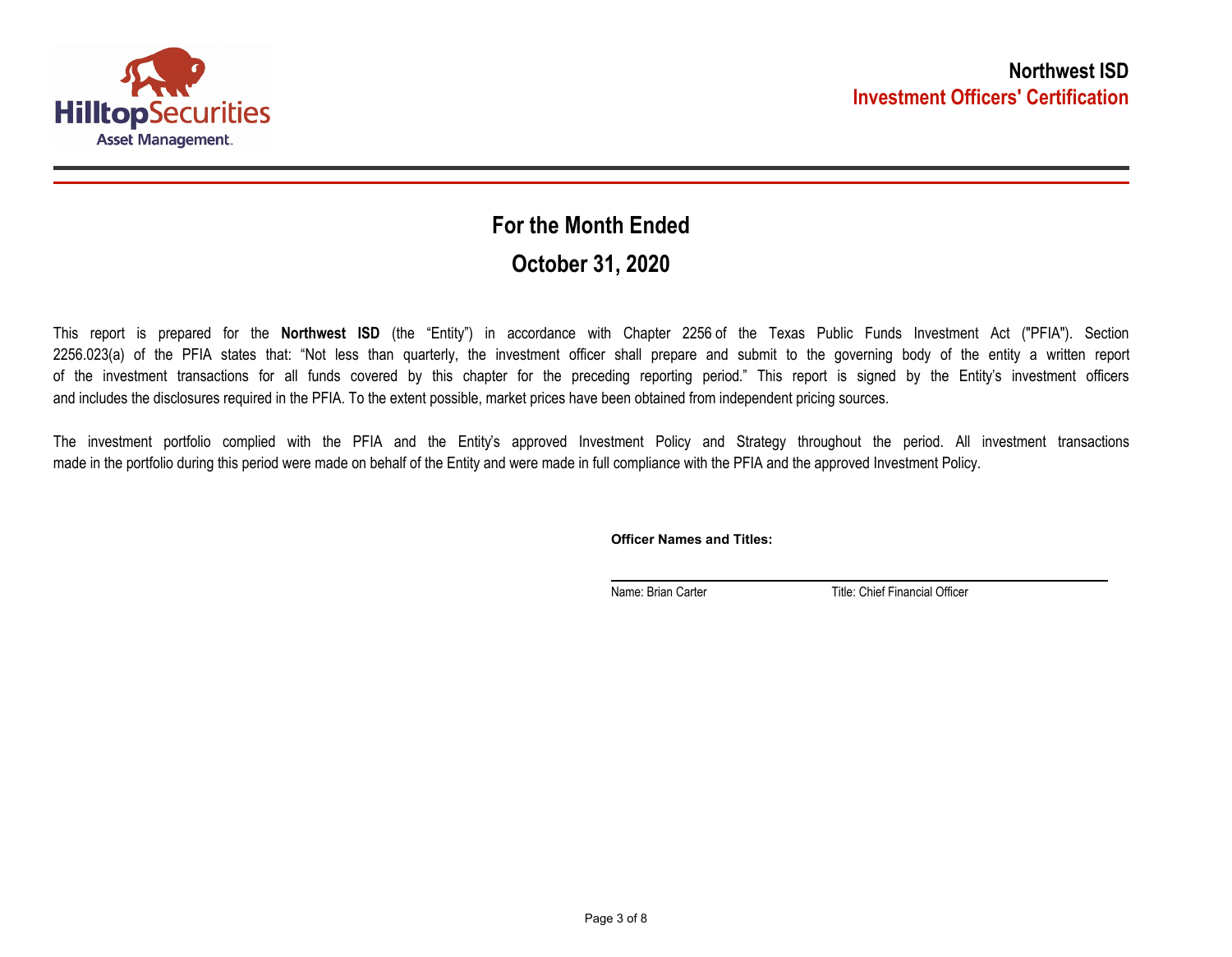



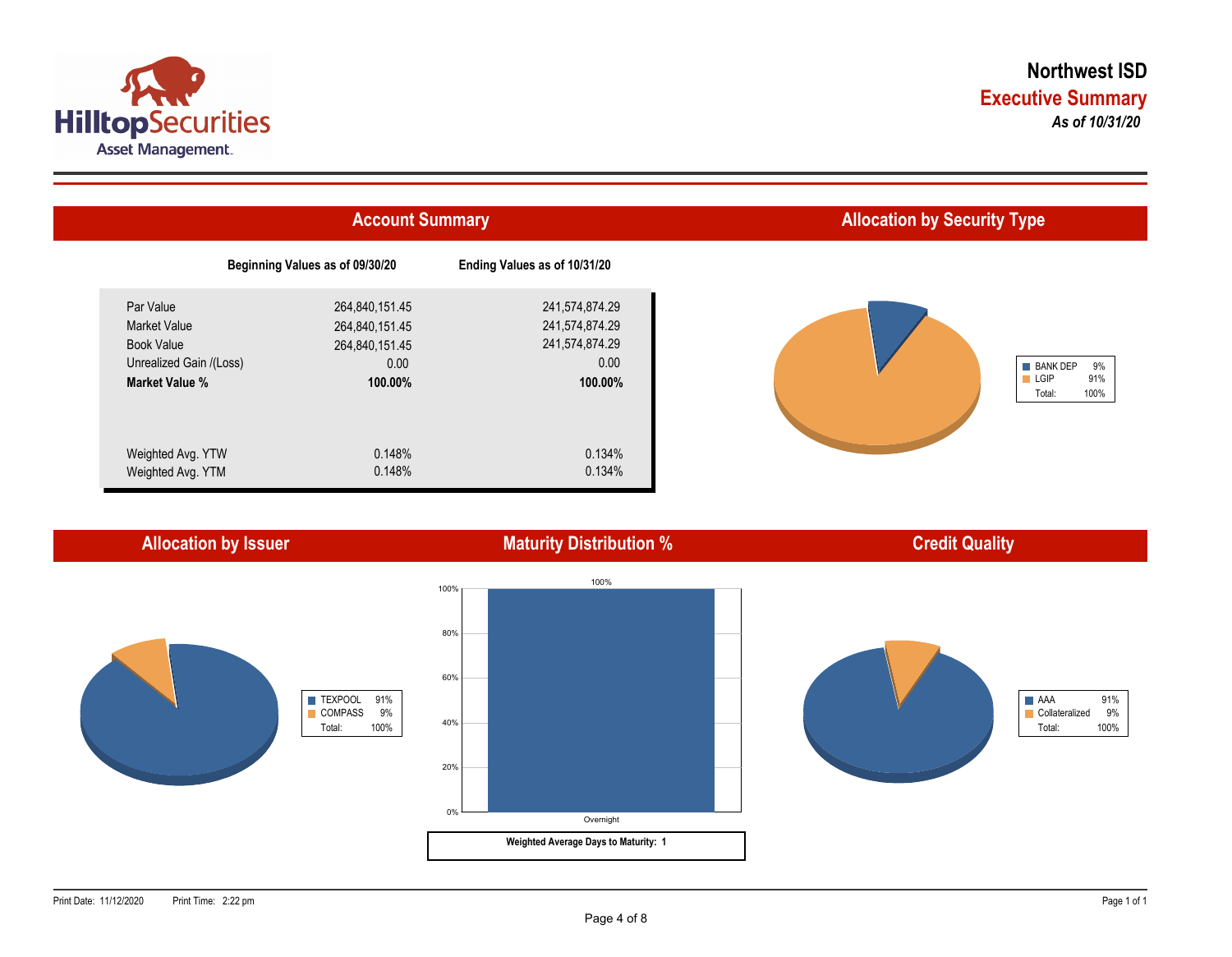



Note 1: CMT stands for Constant Maturity Treasury. This data is published in Federal Reserve Statistical Release H.15 and represents an average of all actively traded Treasury securities having that time remaining until ma standard industry benchmark for Treasury securities. The CMT benchmarks are moving averages. The 3-month CMT is the daily average for the previous 3 months, the 6-month CMT is the daily average for the previous 6 months, a 1-year and 2-year CMT's are the daily averages for the previous 12-months.

**Note 2:** Benchmark data for TexPool is the monthly average yield.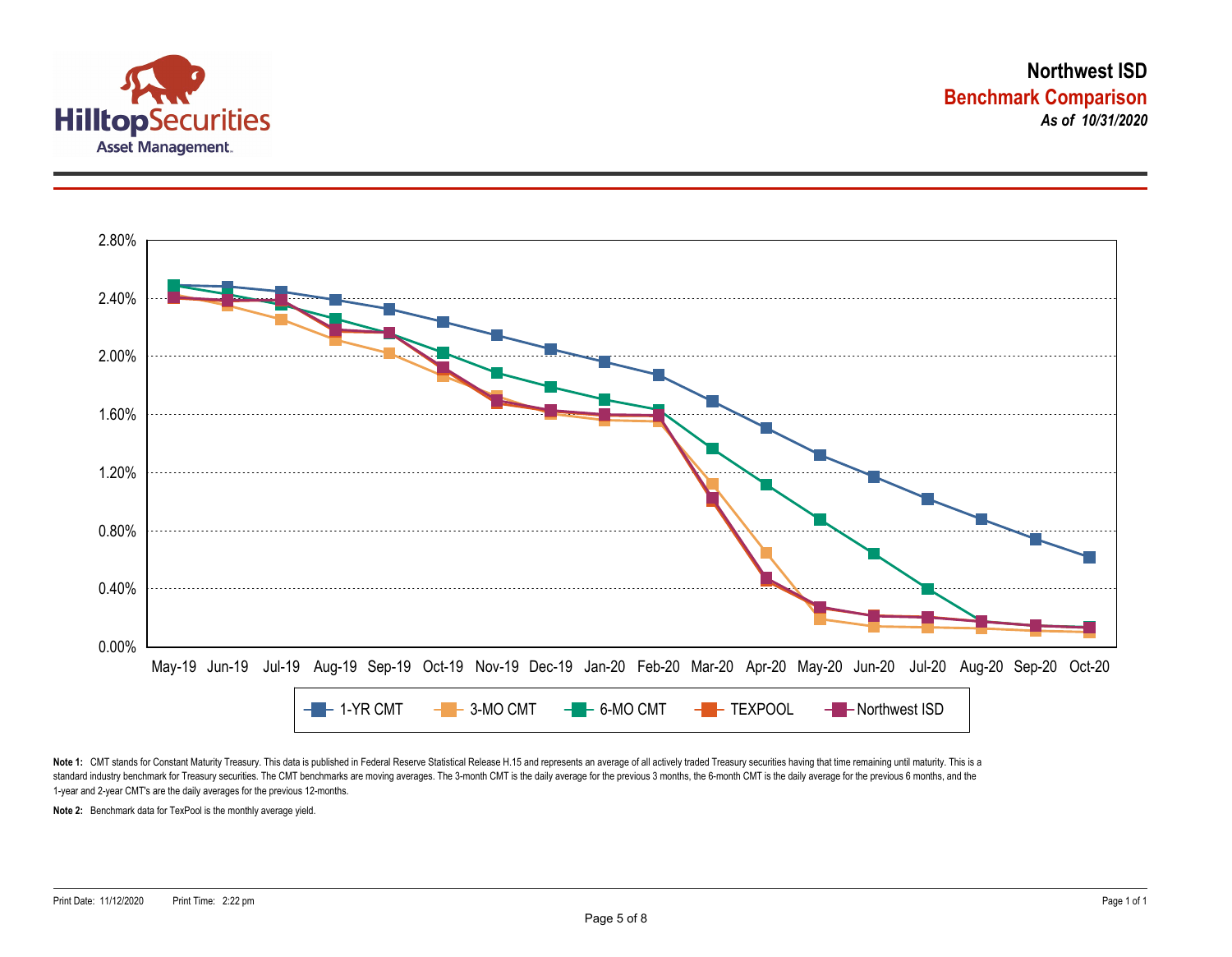

| <b>CUSIP</b>                                         | <b>Settle</b><br>Date | Sec. Type                                  | Sec. Description                                             | <b>CPN</b> | <b>Mty Date</b> | <b>Next Call</b> | <b>Call Type</b> | Par Value                                       | Purch<br>Price                | <b>Orig Cost</b>                                | <b>Book Value</b>                               | <b>Mkt</b><br>Price           | Market Value to Mty                             | Days                                               | Days<br>to Call | <b>YTM</b>              | <b>YTW</b>              |
|------------------------------------------------------|-----------------------|--------------------------------------------|--------------------------------------------------------------|------------|-----------------|------------------|------------------|-------------------------------------------------|-------------------------------|-------------------------------------------------|-------------------------------------------------|-------------------------------|-------------------------------------------------|----------------------------------------------------|-----------------|-------------------------|-------------------------|
|                                                      |                       |                                            |                                                              |            |                 |                  |                  |                                                 |                               |                                                 |                                                 |                               |                                                 |                                                    |                 |                         |                         |
| <b>Activity Account</b>                              |                       |                                            |                                                              |            |                 |                  |                  |                                                 |                               |                                                 |                                                 |                               |                                                 |                                                    |                 |                         |                         |
| <b>TEXPOOL</b>                                       |                       | LGIP                                       | TexPool                                                      |            |                 |                  |                  | 172,151.65                                      | 100.000                       | 172,151.65                                      | 172,151.65                                      | 100.000                       | 172,151.65                                      | $\overline{1}$                                     |                 | 0.133                   | 0.133                   |
| <b>Total for Activity Account</b>                    |                       |                                            |                                                              |            |                 |                  |                  | 172,151.65                                      | 100.000                       | 172,151.65                                      | 172,151.65                                      | 100.000                       | 172,151.65                                      | $\overline{1}$                                     |                 | 0.133                   | 0.133                   |
| <b>Capital Project</b>                               |                       |                                            |                                                              |            |                 |                  |                  |                                                 |                               |                                                 |                                                 |                               |                                                 |                                                    |                 |                         |                         |
| <b>BBVA-NWL</b><br><b>BBVA-NWZ</b><br><b>TEXPOOL</b> |                       | <b>BANK DEP</b><br><b>BANK DEP</b><br>LGIP | <b>BBVA Compass LIBOR</b><br>BBVA Compass ZBA Int<br>TexPool |            |                 |                  |                  | 6,300,328.22<br>16,307,004.07<br>130,847,296.58 | 100.000<br>100.000<br>100.000 | 6,300,328.22<br>16,307,004.07<br>130,847,296.58 | 6,300,328.22<br>16,307,004.07<br>130,847,296.58 | 100.000<br>100.000<br>100.000 | 6,300,328.22<br>16,307,004.07<br>130,847,296.58 | $\overline{1}$<br>$\overline{1}$<br>$\overline{1}$ |                 | 0.102<br>0.152<br>0.133 | 0.102<br>0.152<br>0.133 |
| <b>Total for Capital Project</b>                     |                       |                                            |                                                              |            |                 |                  |                  | 153,454,628.87                                  | 100.000                       | 153,454,628.87                                  | 153,454,628.87                                  | 100.000                       | 153,454,628.87                                  | $\overline{1}$                                     |                 | 0.134                   | 0.134                   |
| <b>Capital Project AFB</b>                           |                       |                                            |                                                              |            |                 |                  |                  |                                                 |                               |                                                 |                                                 |                               |                                                 |                                                    |                 |                         |                         |
| <b>TEXPOOL</b>                                       |                       | LGIP                                       | <b>TexPool</b>                                               |            |                 |                  |                  | 413,572.35                                      | 100.000                       | 413,572.35                                      | 413,572.35                                      | 100.000                       | 413,572.35                                      | $\overline{1}$                                     |                 | 0.133                   | 0.133                   |
| <b>Total for Capital Project AFB</b>                 |                       |                                            |                                                              |            |                 |                  |                  | 413,572.35                                      | 100.000                       | 413,572.35                                      | 413,572.35                                      | 100.000                       | 413,572.35                                      | $\overline{1}$                                     |                 | 0.133                   | 0.133                   |
| <b>General Operating Fund</b>                        |                       |                                            |                                                              |            |                 |                  |                  |                                                 |                               |                                                 |                                                 |                               |                                                 |                                                    |                 |                         |                         |
| <b>BBVA-NW</b><br><b>TEXPOOL</b>                     |                       | <b>BANK DEP</b><br>LGIP                    | <b>BBVA Compass MM</b><br>TexPool                            |            |                 |                  |                  | 84,998.68<br>51,048,678.85                      | 100.000<br>100.000            | 84,998.68<br>51,048,678.85                      | 84,998.68<br>51,048,678.85                      | 100.000<br>100.000            | 84,998.68<br>51,048,678.85                      | $\overline{1}$<br>$\overline{\mathbf{1}}$          |                 | 0.202<br>0.133          | 0.202<br>0.133          |
| <b>Total for General Operating Fund</b>              |                       |                                            |                                                              |            |                 |                  |                  | 51, 133, 677. 53                                | 100.000                       | 51, 133, 677. 53                                | 51, 133, 677.53                                 | 100.000                       | 51, 133, 677.53                                 | $\overline{1}$                                     |                 | 0.134                   | 0.134                   |
| <b>Interest &amp; Sinking</b>                        |                       |                                            |                                                              |            |                 |                  |                  |                                                 |                               |                                                 |                                                 |                               |                                                 |                                                    |                 |                         |                         |
| <b>TEXPOOL</b>                                       |                       | LGIP                                       | <b>TexPool</b>                                               |            |                 |                  |                  | 36,400,843.89                                   | 100.000                       | 36,400,843.89                                   | 36,400,843.89                                   | 100.000                       | 36,400,843.89                                   | $\overline{1}$                                     |                 | 0.133                   | 0.133                   |
| <b>Total for Interest &amp; Sinking</b>              |                       |                                            |                                                              |            |                 |                  |                  | 36,400,843.89                                   | 100.000                       | 36,400,843.89                                   | 36,400,843.89                                   | 100.000                       | 36,400,843.89                                   | $\overline{1}$                                     |                 | 0.133                   | 0.133                   |
| <b>Total for Northwest ISD</b>                       |                       |                                            |                                                              |            |                 |                  |                  | 241,574,874.29                                  | 100.000                       | 241,574,874.29                                  | 241,574,874.29                                  | 100.000                       | 241,574,874.29                                  |                                                    |                 | 0.134                   | 0.134                   |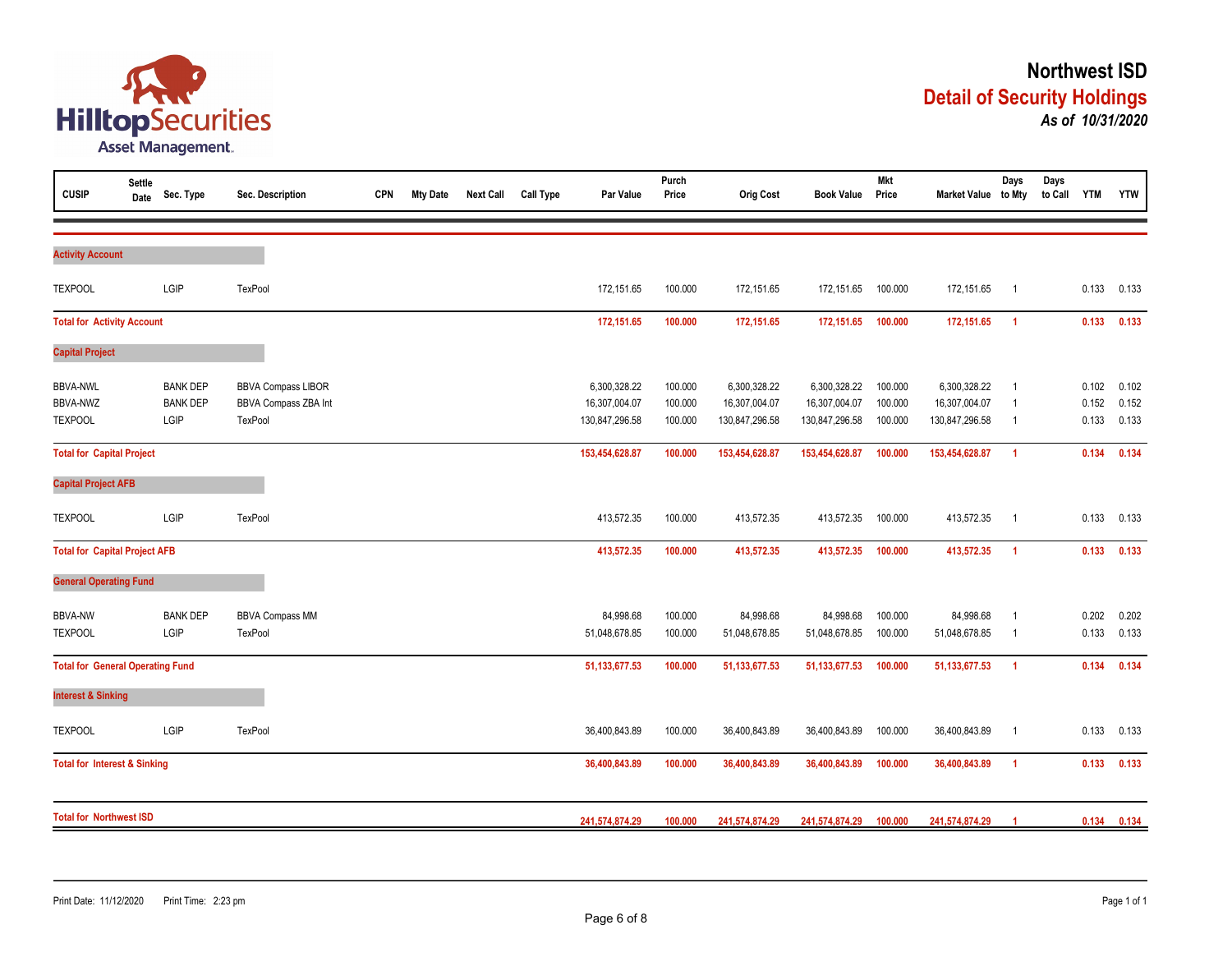

| <b>CUSIP</b>                                  | <b>Security Type</b>                       | <b>Security Description</b>                                  | 09/30/20<br><b>Book Value</b>                   | Cost of<br><b>Purchases</b> | <b>Maturities /</b><br>Calls / Sales       | Amortization /<br><b>Accretion</b> | Realized<br>Gain/(Loss) | 10/31/20<br><b>Book Value</b>                   | 09/30/20<br><b>Market Value</b>                 | 10/31/20<br><b>Market Value</b>                 | Change in<br><b>Mkt Value</b>                |
|-----------------------------------------------|--------------------------------------------|--------------------------------------------------------------|-------------------------------------------------|-----------------------------|--------------------------------------------|------------------------------------|-------------------------|-------------------------------------------------|-------------------------------------------------|-------------------------------------------------|----------------------------------------------|
|                                               |                                            |                                                              |                                                 |                             |                                            |                                    |                         |                                                 |                                                 |                                                 |                                              |
| <b>Activity Account</b>                       |                                            |                                                              |                                                 |                             |                                            |                                    |                         |                                                 |                                                 |                                                 |                                              |
| <b>TEXPOOL</b>                                | LGIP                                       | TexPool                                                      | 172,132.13                                      | 19.52                       | 0.00                                       | 0.00                               | 0.00                    | 172,151.65                                      | 172,132.13                                      | 172,151.65                                      | 19.52                                        |
| <b>Total for Activity Account</b>             |                                            |                                                              | 172,132.13                                      | 19.52                       | 0.00                                       | 0.00                               | 0.00                    | 172,151.65                                      | 172,132.13                                      | 172,151.65                                      | 19.52                                        |
| <b>Capital Project</b>                        |                                            |                                                              |                                                 |                             |                                            |                                    |                         |                                                 |                                                 |                                                 |                                              |
| <b>BBVA-NWL</b><br>BBVA-NWZ<br><b>TEXPOOL</b> | <b>BANK DEP</b><br><b>BANK DEP</b><br>LGIP | <b>BBVA Compass LIBOR</b><br>BBVA Compass ZBA Int<br>TexPool | 6,299,752.93<br>19,304,450.03<br>134,024,655.74 | 575.29<br>0.00<br>0.00      | 0.00<br>(2,997,445.96)<br>(3, 177, 359.16) | 0.00<br>0.00<br>0.00               | 0.00<br>0.00<br>0.00    | 6,300,328.22<br>16,307,004.07<br>130,847,296.58 | 6,299,752.93<br>19,304,450.03<br>134,024,655.74 | 6,300,328.22<br>16,307,004.07<br>130,847,296.58 | 575.29<br>(2,997,445.96)<br>(3, 177, 359.16) |
| <b>Total for Capital Project</b>              |                                            |                                                              | 159,628,858.70                                  | 575.29                      | (6, 174, 805.12)                           | 0.00                               | 0.00                    | 153,454,628.87                                  | 159,628,858.70                                  | 153,454,628.87                                  | (6, 174, 229.83)                             |
| <b>Capital Project AFB</b>                    |                                            |                                                              |                                                 |                             |                                            |                                    |                         |                                                 |                                                 |                                                 |                                              |
| <b>TEXPOOL</b>                                | LGIP                                       | TexPool                                                      | 413,525.48                                      | 46.87                       | 0.00                                       | 0.00                               | 0.00                    | 413,572.35                                      | 413,525.48                                      | 413,572.35                                      | 46.87                                        |
|                                               | <b>Total for Capital Project AFB</b>       |                                                              | 413,525.48                                      | 46.87                       | 0.00                                       | 0.00                               | 0.00                    | 413,572.35                                      | 413,525.48                                      | 413,572.35                                      | 46.87                                        |
| <b>General Operating Fund</b>                 |                                            |                                                              |                                                 |                             |                                            |                                    |                         |                                                 |                                                 |                                                 |                                              |
| <b>BBVA-NW</b><br><b>TEXPOOL</b>              | <b>BANK DEP</b><br>LGIP                    | <b>BBVA Compass MM</b><br>TexPool                            | 84,983.95<br>68,582,240.62                      | 14.73<br>0.00               | 0.00<br>(17, 533, 561.77)                  | 0.00<br>0.00                       | 0.00<br>0.00            | 84,998.68<br>51,048,678.85                      | 84,983.95<br>68,582,240.62                      | 84,998.68<br>51,048,678.85                      | 14.73<br>(17, 533, 561.77)                   |
|                                               | <b>Total for General Operating Fund</b>    |                                                              | 68,667,224.57                                   | 14.73                       | (17, 533, 561.77)                          | 0.00                               | 0.00                    | 51, 133, 677.53                                 | 68,667,224.57                                   | 51, 133, 677. 53                                | (17, 533, 547.04)                            |
| <b>Interest &amp; Sinking</b>                 |                                            |                                                              |                                                 |                             |                                            |                                    |                         |                                                 |                                                 |                                                 |                                              |
| <b>TEXPOOL</b>                                | LGIP                                       | TexPool                                                      | 35,958,410.57                                   | 442,433.32                  | 0.00                                       | 0.00                               | 0.00                    | 36,400,843.89                                   | 35,958,410.57                                   | 36,400,843.89                                   | 442,433.32                                   |
| <b>Total for Interest &amp; Sinking</b>       |                                            |                                                              | 35,958,410.57                                   | 442,433.32                  | 0.00                                       | 0.00                               | 0.00                    | 36,400,843.89                                   | 35,958,410.57                                   | 36,400,843.89                                   | 442,433.32                                   |
| <b>Total for Northwest ISD</b>                |                                            |                                                              | 264,840,151.45                                  | 443,089.73                  | (23,708,366.89)                            | 0.00                               | 0.00                    | 241,574,874.29                                  | 264,840,151.45                                  | 241,574,874.29                                  | (23, 265, 277.16)                            |